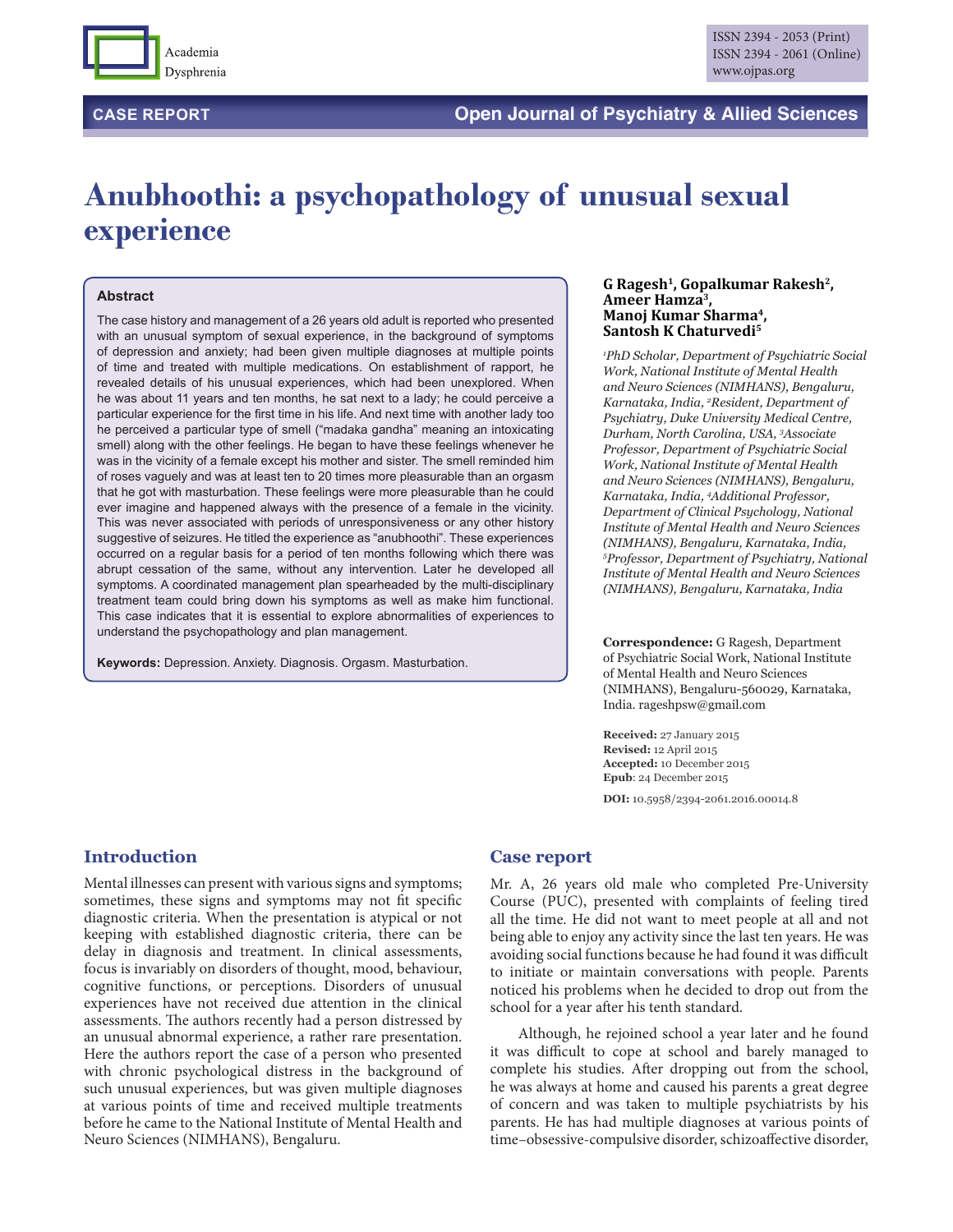and social anxiety disorder, and had been given varying doses of antipsychotics (risperidone, aripiprazole, amisulpiride, and paliperidone), antidepressants (fluoxetine, sertraline, dothiepin, and escitalopram), and mood stabilisers in various combinations. There had been no apparent improvement with any of these treatments. Following consultation in the outpatient department, he was advised admission for detailed evaluation and diagnostic clarification. Initial mental status examination (MSE) revealed only depressive cognitions; however, on building up a better rapport with the treatment team, patient expressed a wish to reveal something that had been troubling him for a long time.

When Mr. A was about 11 years and ten months, and sat next to a lady (he did not explain the situation) he could perceive a particular experience (he had goose bumps, a kind of soothing heat, a feeling that he had reached another level of existence and arousal, a feeling of time passing slowly) for the first time in his life. And next time with another lady too he perceived a particular type of smell ("madaka gandha" meaning an intoxicating smell) along with the other feelings. This smell attracted him to other females. He began to have these feelings whenever he was in the vicinity of a female except his mother and sister. The smell reminded him of roses vaguely and was at least ten to 20 times more pleasurable than an orgasm that he got with masturbation. These feelings were more pleasurable than he could ever imagine. He reported that he had multiple instances of perceiving the smell every day, always temporally correlated with the presence of a female in the vicinity. This was never associated with periods of unresponsiveness or any other history suggestive of seizures. This occurred at a stage of life when he was not able to make sense of it rather than just to enjoy it. Mr. A reported that he had been unable to confide in anybody regarding this experience apart from a few of his friends who were baffled by it. He titled the experience as "anubhoothi". These experiences occurred on a regular basis for a period of ten months following which there was abrupt cessation of the same, without any intervention or treatment.

Following the absence of these experiences, he became sad at not having the same level of enjoyment as before. He began searching for the lost experience–mainly asking friends, consulting books on sexual literature, but was at a loss as he could not obtain it from anywhere. At school, he found his friends talking about girls and the pleasure from masturbation; but unlike them, he could never enjoy these because he had experienced a sensation much higher in pleasure, one that never came back despite anything that he did. When his friends were discussing about girls or masturbation, he was not interested and his peers began to make fun of him on this regard. He began to believe that all this had happened because of not having had sex at the age of twelve and he strongly believed it. He began to feel low and thought that he was 'incapable' or 'inferior' compared to his peers. This was when he started avoiding meeting anybody, not being interested in studies and started feeling afraid to talk to elders or children of the same age. Later, he started to think that all boys of his age masturbate and he was not doing it and this may be the reason for all his problems. So later on, he started masturbating and he felt that he was addicted to masturbation and started feeling guilty. He felt that he

had lost his "personality, self-confidence and ability to keep confidentiality". He reported sadness of mood and started thinking that somebody must have done some black magic and later avoided interaction with neighbours and relatives. Also he began to believe strongly that his paternal relatives were trying to poison him which his family did not agree with. This belief of them trying to poison him remained an overvalued idea. He spent a large proportion of his time at religious institutions as he found solace in praying to God in begging for his "anubhoothi" to come back. Mr. A comes from a family with religious beliefs that are more synonymous with a Christian minority and hence stress upon these beliefs a great deal. Patient also believed the same for few years and later he began to practice a different system of belief which family did not like, but he was firm in his decision and continued it. He thought that having sexual relationship with a female may give him the "anubhoothi" back. He attempted to have sex with a sex worker which failed as he was threatened by unknown people. His belief that having sexual intercourse with a lady will cure all his problems persisted. Patient was brought to different doctors in different systems of medicine and counselling and hypnotherapy etc. But there was no relief in the symptoms. He started thinking that the future is bleak and found no purpose in living. He started thinking of himself as a burden to the family. When he was 24 years old, he consumed 30 tablets of alprazolam wanting to end his life and was saved following hospitalisation.

During the admission, it was observed that apart from depressive cognitions, MSE revealed multiple misconceptions regarding sexuality. He also reported harbouring an overvalued idea of his relatives having tried to poison him by mixing it with his food. Schizotypal Personality Questionnaire (SPQ)[1] was applied and it showed confirmation on multiple items. He was started on trifluoperazine 1 mg after withdrawing all other medications. Psychological assessment revealed the intelligent quotient (IQ) of 103 on Binet Kamat test[2] dictating average intelligence. The 16PF test[3] revealed presence of low frustration tolerance, introvert, cold, and aloof. The Rorschach inkblot test[4] revealed presence of low ego strength. Object sorting test[5] showed no thought deviance. Neuropsychological assessment using NIMHANS Neuropsychology Battery[6] revealed presence of left frontal involvement.

Psychosocial intervention was carried out by a psychiatric social worker over a series of sessions while the patient was admitted. Psychoeducation regarding the illness helped him to understand his problems and the supportive environment allowed him to ventilate his distress. His knowledge on sex and sexuality was limited and filled with misconceptions for many years. Since he was never involved with girls like his friends were doing, he believed that he was inferior to them in sexual matters. In course of time, he developed cognitions that he was inferior to everybody because he could not derive the same amount of pleasure from masturbation as everybody else did. He had attained the greatest degree of pleasure from his adolescent "anubhoothi" experiences and masturbation could never equal it. These cognitions gradually developed into a state wherein he felt inferior and could not interact with others. He had significant guilt feeling over his masturbatory practices, though the frequency of masturbation was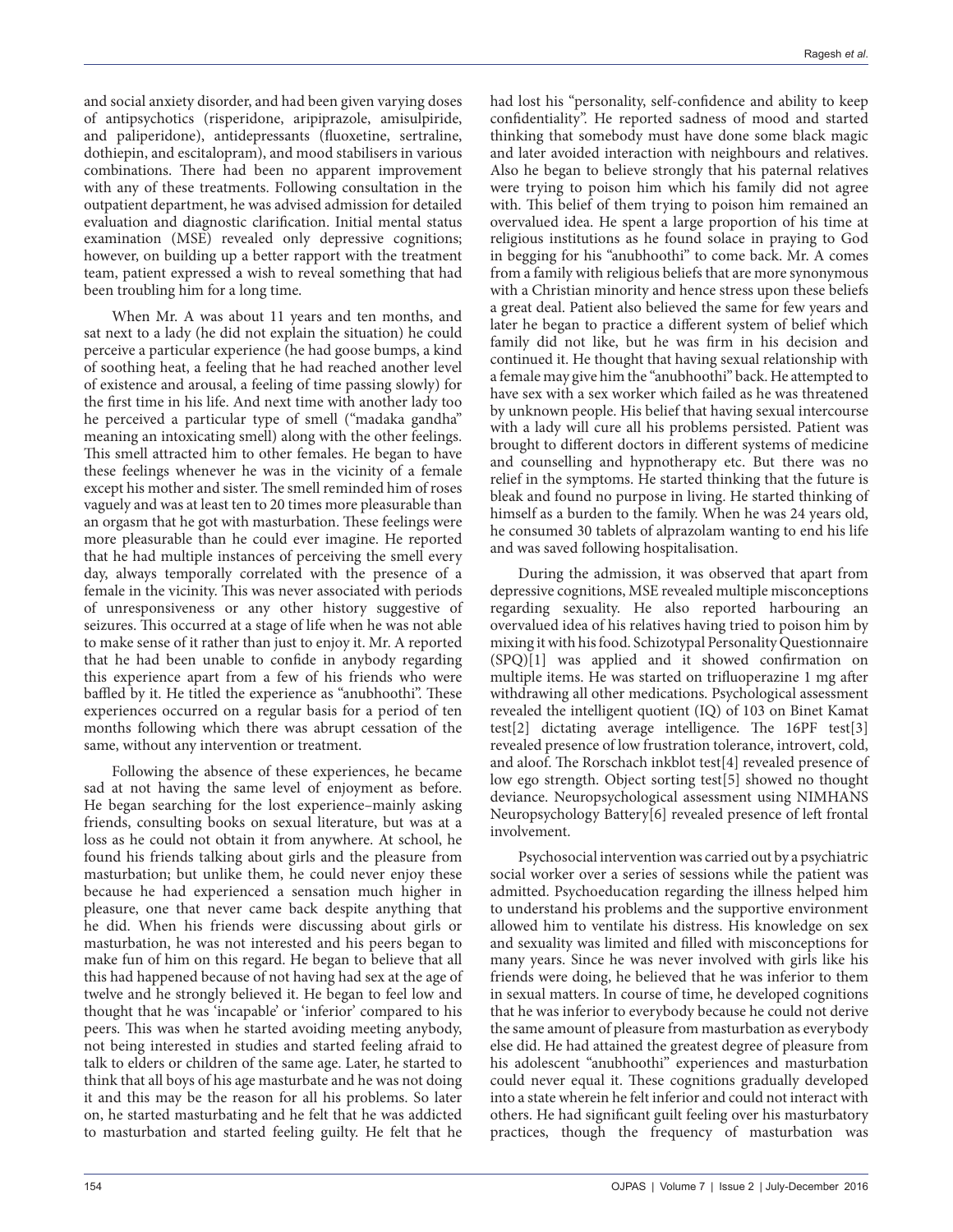occasional. This guilt regarding masturbation was associated with his religious beliefs also. He had a great deal of confusion regarding whether masturbation was right or wrong in his religion. He started believing that he could not derive as much pleasure as others because he was doing wrong and would never been pardoned for his sins. Sex education was carried out in detail and the social worker was able to normalise his concerns regarding lack of interest in females, flirting, fantasising about sexual activities, and discussing all these with friends. After five sessions, he achieved adequate knowledge and his confidence level improved and social anxiety decreased markedly.

In addition to this, patient also had a strong belief that the "anubhoothi" will come back and he had been waiting for the same for the last 14 years. When the psychiatric social worker attempted to examine the lack of logic in the "anubhoothi" experience, patient was distressed and reported being unable to forgo its importance. He was not ready to give up the "anubhoothi" and still wanted to wait for the same to become a 'complete normal' man and recover from all his problems. He believed that sexual intercourse with a female or getting married and marital sex will help to regain the "anubhoothi". Since his core belief did not change, an attempt was made to discuss the pros and corns of waiting for the "anubhoothi". Along with his effort, a discussion was done on what he had lost in these years and what all he could have achieved so far and the importance of thinking about his future. Patient agreed with the same and started being ready to let go of the "anubhoothi". Preoccupation with "anubhoothi" decreased markedly over the sessions.

Poor knowledge about the illness was noted in the family members along with significant expressed emotions in father (father was over-involved and critical towards the patient). Psychoeducation regarding the illness was given to all family members. Through the psychoeducation process, family members could acquire adequate knowledge about the illness and the expressed emotions decreased markedly from father's side. Later, the family was highly supportive and ready to help the patient in all aspects. A discussion was held regarding the patient's future plan with family members. Marriage was not a concern for family. Patient was interested to start an aluminum fabrication business with his friend. Family agreed for the same.

When patient was discharged, he did not have any depressive cognition; social anxiety symptoms had decreased markedly and he had acquired adequate knowledge in sexual matters. His preoccupation with "anubhoothi" had come down. He left with a plan to start aluminum fabrication business with his friend. Activities of daily living were discussed till he involved himself in the business. Patient and family reported that he was improved up to 75% when he got discharged.

In follow-ups, he maintained improvement up to 70%. He had started an aluminum fabrication business with his friend. Later he was not able to continue follow-up in NIMHANS as it was very far from his hometown. But telephonic followups were carried out with the patient and father. After discharge, within nine months patient got married and had maintained improvement. Currently, he is working as a

driver. He maintained 90% of global improvement for the last two years. But he still wanted the "anubhoothi" to come back. Reportedly there are no complaints regarding his sexuality or his sexual life at present.

## **Discussion**

Here Mr. A had presented to multiple psychiatrists and had been given multiple diagnoses in his lifetime; there had never been an instance wherein he felt comfortable enough in opening up and talking about his "anubhoothi" experiences which had caused him trouble. Here we would also like to highlight the nature of presentation of psychiatric symptoms. Though he had presented with multiple symptoms, he improved well with an optimal combination of pharmacotherapy and psychosocial interventions. In this patient, typical cognitive behavioural work did not work. In some patients, it is very difficult to address the core belief like in depression or other anxiety disorders. Here authors focused primarily on patient's functionality. Distracting patient from the core belief and other symptoms, discussion of future plan, working with family etc. helped in this case.

This case demonstrates an unusual abnormal but intense pleasurable experience "anubhoothi" which had significant impact on the patients' mood, behaviour, and life. The impact resulted in distress which interfered with person's life and adjustment, and caused depression and anxiety, needing treatment. The treating team could not find the above mentioned symptoms or signs even in the basic psychiatry textbooks–Fish's clinical psychopathology: signs and symptoms in psychiatry[7] and Symptoms in the mind: an introduction to descriptive psychopathology.[8]

The initial lack of response to psychotropics was perhaps due to lack of appropriate exploration and management of the "anubhoothi". After addressing these issues, psychoeducation, and clarification of sexual concerns, the patient's distress was reduced and he progressed with his life and career.

It is difficult to speculate on the pathophysiology of this "anubhoothi"–a pleasurable intense sensation related to smell. This was not suggestive of olfactory hallucination or illusion, rather a cue-related recall of memories of the experience. The neuropsychological evaluation suggested a left frontal lobe involvement. This case indicates the need for exploring abnormalities of experiences as these would not be spontaneously reported and may be a factor for inadequate response to management.

# **References**

- 1. Raine A. The SPQ: a scale for the assessment of schizotypal personality based on DSM-III-R criteria. Schizophr Bull. 1991;17:555-64.
- 2. Kamat VV. Measuring intelligence of Indian children. Indian Branch, Oxford University Press; 1967.
- 3. Karson S, O'Dell JW. A guide to the clinical use of the 16PF. Champaign, IL: Institute for Personality and Ability Testing; 1976.
- 4. Klopfer B, Davidson HH. The Rorschach technique: an introductory manual. New York: Harcourt, Brace & World; 1962.
- 5. Gonsalvez CJ, Lobo ML. The object sorting test and thought deviance in schizophrenics. Journal of Personality and Clinical Studies. 1988;4:215-22.
- 6. Rao SL, Subbakrishna D, Gopukumar K. NIMHANS